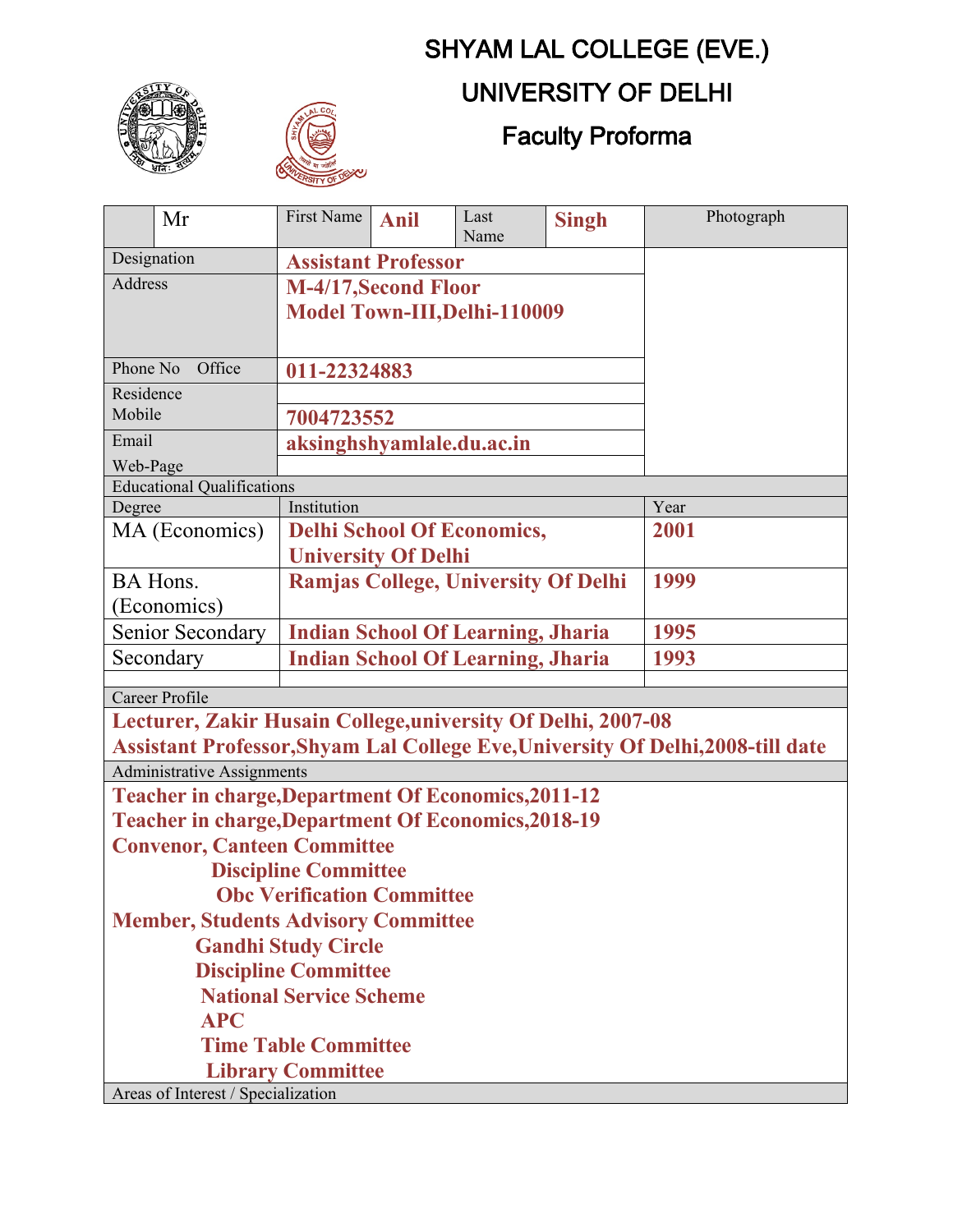## Monetary Economics, Public Finance

Subjects Taught

**BA Hons Economics – Mathematical methods in Economics, Money & Financial Markets, Public Economics, International Economics BA Programme – Money & Banking, Public Finance, Principles of Microeconomics, Principles of Macroeconomics B Com Programme – Industrial Organization, International Trade**

Research Guidance

Publications Profile

Publications

1. Prevalence and Socio- demographic correlates of alcohol consumption: Survey findings from five states in India, Drug and Alcohol Dependence,Dec,2017 2. An analysis of problem of non- performing assets of banking sector in India:2008-2018, Parisodh Journal, Volume IX, Issue III, March,2020

Conference Organization/ Presentations

Member, Seminar Committee, Shyam Lal College Eve, University of Delhi 2011-12

Research Projects (Major Grants/Research Collaboration)

Awards and Distinctions

Association With Professional Bodies